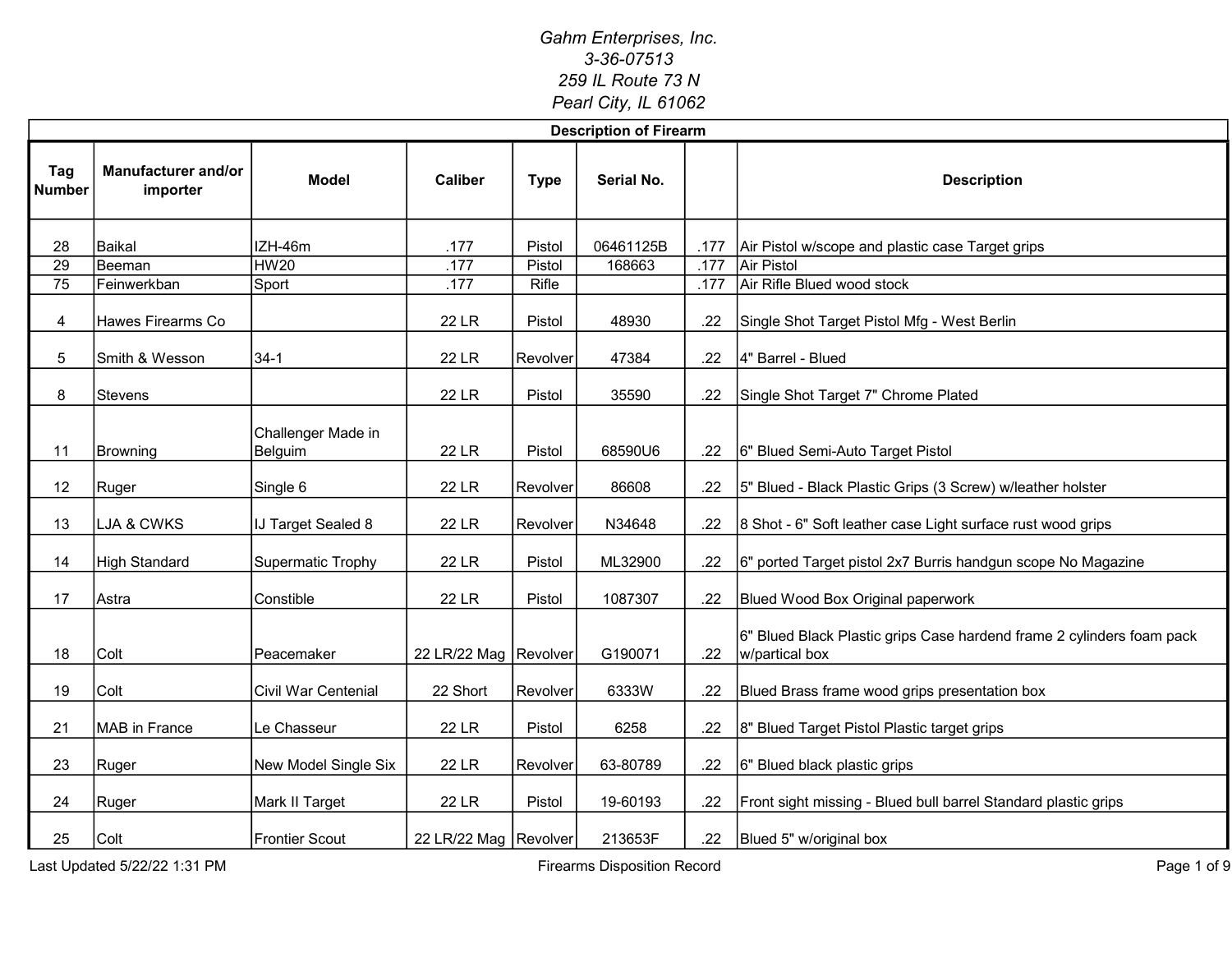| Tag<br><b>Number</b> | Manufacturer and/or<br>importer | <b>Model</b>         | <b>Caliber</b> | <b>Type</b> | Serial No. |                  | <b>Description</b>                                                                                                                                           |
|----------------------|---------------------------------|----------------------|----------------|-------------|------------|------------------|--------------------------------------------------------------------------------------------------------------------------------------------------------------|
| 27                   | Ruger                           | New Model Single Six | <b>22 LR</b>   | Revolver    | 260-43942  | .22              | 10" blued wood grips adjustable sights leather holster                                                                                                       |
| $\overline{30}$      | Walther                         | UZI                  | <b>22 LR</b>   | Pistol      | DR003299   | .22              | w/plastic case & laser                                                                                                                                       |
| 31                   | Daisy                           | 2201                 | <b>22 LR</b>   | Rifle       | AA0027718  | .22              | Original box wood stock bolt action                                                                                                                          |
| 35                   | <b>Fiala Arms</b>               | 1920                 | <b>22 LR</b>   | Pistol      | 2170       | .22              | target pistol with removable rifle stock and rifle barrel wood presentation<br>case 3" pistol/8" pistol/20" rifle barrels matching serial numbers on barrels |
| 36                   | Browning                        |                      | <b>22 LR</b>   | Rifle       | 01408PY246 | .22              | Blued barrel Takedown Scroll receiver gold trigger 20" barrel wood<br>presentation case Grade 3                                                              |
| 37                   | Norinco Interarms               | 22 ATD               | <b>22 LR</b>   | Rifle       | 209421     | .22              | takedown 20" blued barrel wood stock cardboard box                                                                                                           |
| $\overline{38}$      | Spring Air Rifle                | HW97K                | .22            | Rifle       | 2304354    | $\overline{.22}$ | Air Rifle w/3 - 9 Nikon scope                                                                                                                                |
| 39                   | Tikka                           | T1X                  | 22 LR          | Rifle       | Y10693     | .22              | 6 - 24 Bushnell Scope Black Plastic stock blued barrel Original Box                                                                                          |
| 40                   | Marlin                          | 39A Original Golden  | <b>22 LR</b>   | Rifle       | AA15528    | .22              | Takedown factory tang sight                                                                                                                                  |
| 43                   | Winchester                      | 69                   | <b>22 LR</b>   | Rifle       |            | .22              | Bolt Action blued wood stock good condition                                                                                                                  |
| 44                   | Savage                          | 72                   | <b>22 LR</b>   | Rifle       | B250976    | .22              | Single shot blued wood stock case hardended frame                                                                                                            |
| 45                   | Ruger                           | 10/22                | 22 LR          | Rifle       | C3705      | .22              | Wood stock blued Canadian Centennial 1967 emblem Top receiver<br>engraved trigger show no sights                                                             |
| 47                   | <b>IMC</b>                      | 1982                 | <b>22 LR</b>   | Rifle       | D-1956     | .22              | light rust barrel bolt action fixed power scope                                                                                                              |
| 51                   | Winchester                      | 67                   | <b>22 LR</b>   | Rifle       | 1171       | .22              | Blued Barrel wood stock factory target sight                                                                                                                 |
| 52                   | Remington                       | 510                  | 22 LR          | Rifle       |            | .22              | Blued barrel wood stock Target Master Single Shot                                                                                                            |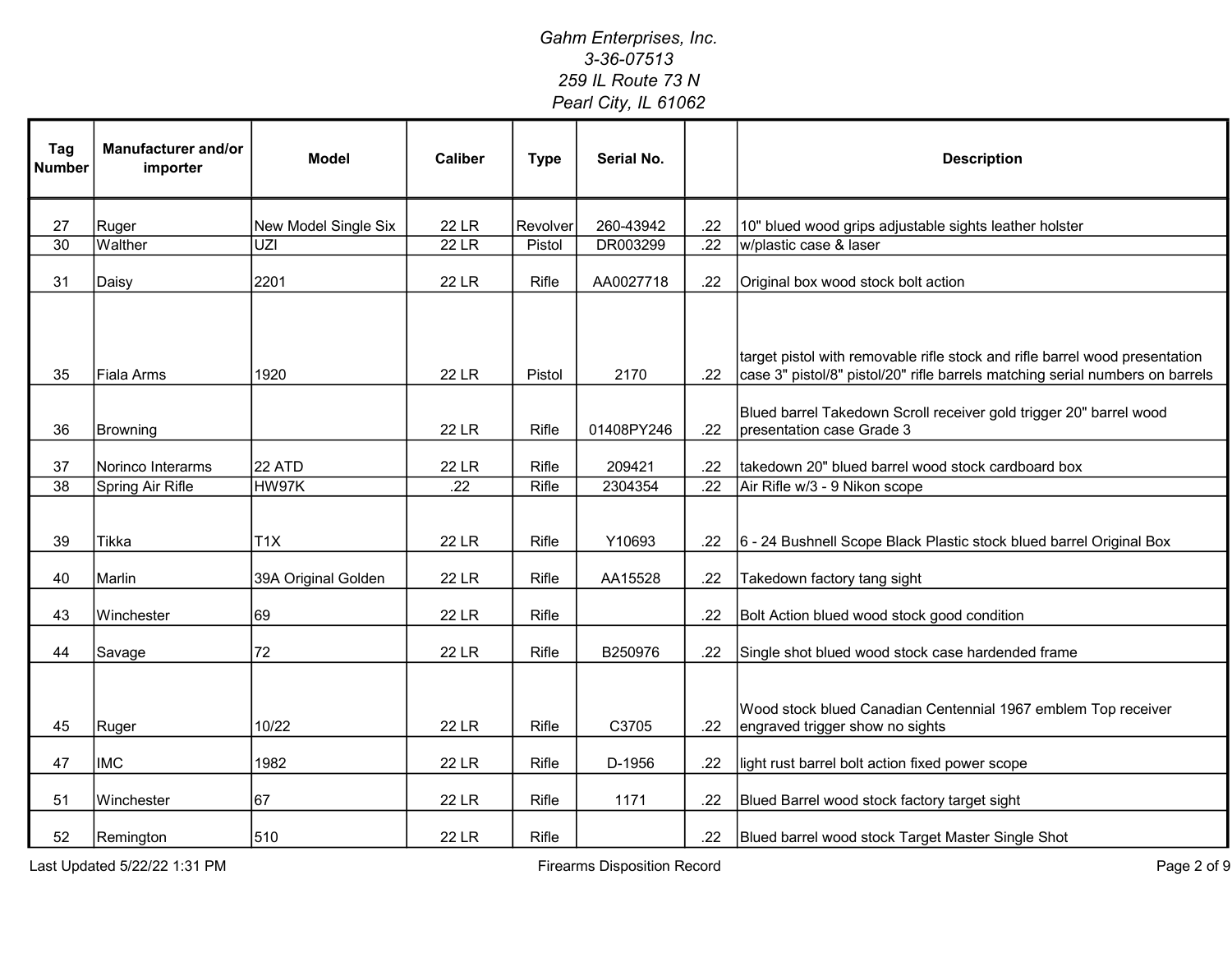| Tag<br><b>Number</b> | <b>Manufacturer and/or</b><br>importer | <b>Model</b>      | <b>Caliber</b> | <b>Type</b> | Serial No. |         | <b>Description</b>                                                             |
|----------------------|----------------------------------------|-------------------|----------------|-------------|------------|---------|--------------------------------------------------------------------------------|
| 53                   | Winchester                             | 75                | <b>22 LR</b>   | Rifle       | 49619      | .22     | Blued barrel wood stock Nikon 3 - 9 Scope Light rust on barrel no<br>magazine  |
| 54                   | Winchester                             | 77                | <b>22 LR</b>   | Rifle       | 143333     | .22     | Blued barrel semi-auto tube mag wood stock Weatherby fixed 4x Scope            |
| 55                   | Glenfied                               | 25                | 22 LR          | Rifle       | 20741714   | .22     | Bolt Action blued wood stock laser sight                                       |
| 56                   | Marlin                                 | 989M2             | <b>22 LR</b>   | Rifle       |            | .22     | Weaver fixed 2.5x wood stock semi-auto light rust on receiver no magazine      |
| 60                   | Ruger                                  | NO <sub>3</sub>   | 22 Hornet      | Rifle       | 130-72976  | .22     | Blued Wood stock 3 - 9 Minox scope                                             |
| 64                   | Savage                                 | Mark 2            | 22 LT          | Rifle       | 1144951    | .22     | Heavy rust on barrel Thumbhole stock, bi-pod sling                             |
| 65                   | Pioneer                                | 23                | 22 LR          | Rifle       |            | .22     | Bolt Action single shot blued wood stock Youth gun 22 Short/22 Long/22<br>ll R |
| 66                   | Savage                                 | <b>MKII-FVSR</b>  | 22 LR          | Rifle       | 2888246    | .22     | Heavy rust on barrel fluted Muzzle brake Tactical model                        |
| 67                   | Remington                              | Sportmaster 341-P | 22 LR          | Rifle       | 133830     | .22     | Blued wood stock tube feed bolt action target peep sight                       |
| 70                   | Mossberg                               | 152K              | 22 LR          | Rifle       |            | .22     | semi auto Bushnell fixed 4x swing down forearm                                 |
| 71                   | <b>IMC</b>                             | 1985              | <b>22 LR</b>   | Rifle       | G7680      | .22     | Blued bolt action wood stock.                                                  |
| 76                   | Winchester                             | 74                | 22 Short       | Rifle       | 28760      | .22     | Blued wood stock semi-auto Stock load                                          |
| 79                   | Winchester                             | 72                | <b>22 LR</b>   | Rifle       |            | .22     | Blued wood stock tube feed bolt action Hawk 3 - 9 Scope                        |
| 81                   | <b>CZ</b>                              | 452               | 22 Mag         | Rifle       | A384104    | .22     | American Edition Blued Wood stock scope rings/no scope sling                   |
| 82                   | JC Higgins                             | 31                | <b>22 LR</b>   | Rifle       |            | .22     | Blue wood stock rube feed semi-auto                                            |
| 83                   | Stevens                                | 87A               | <b>22 LR</b>   | Rifle       |            | $.22\,$ | blued wood stock tube feed semi-auto                                           |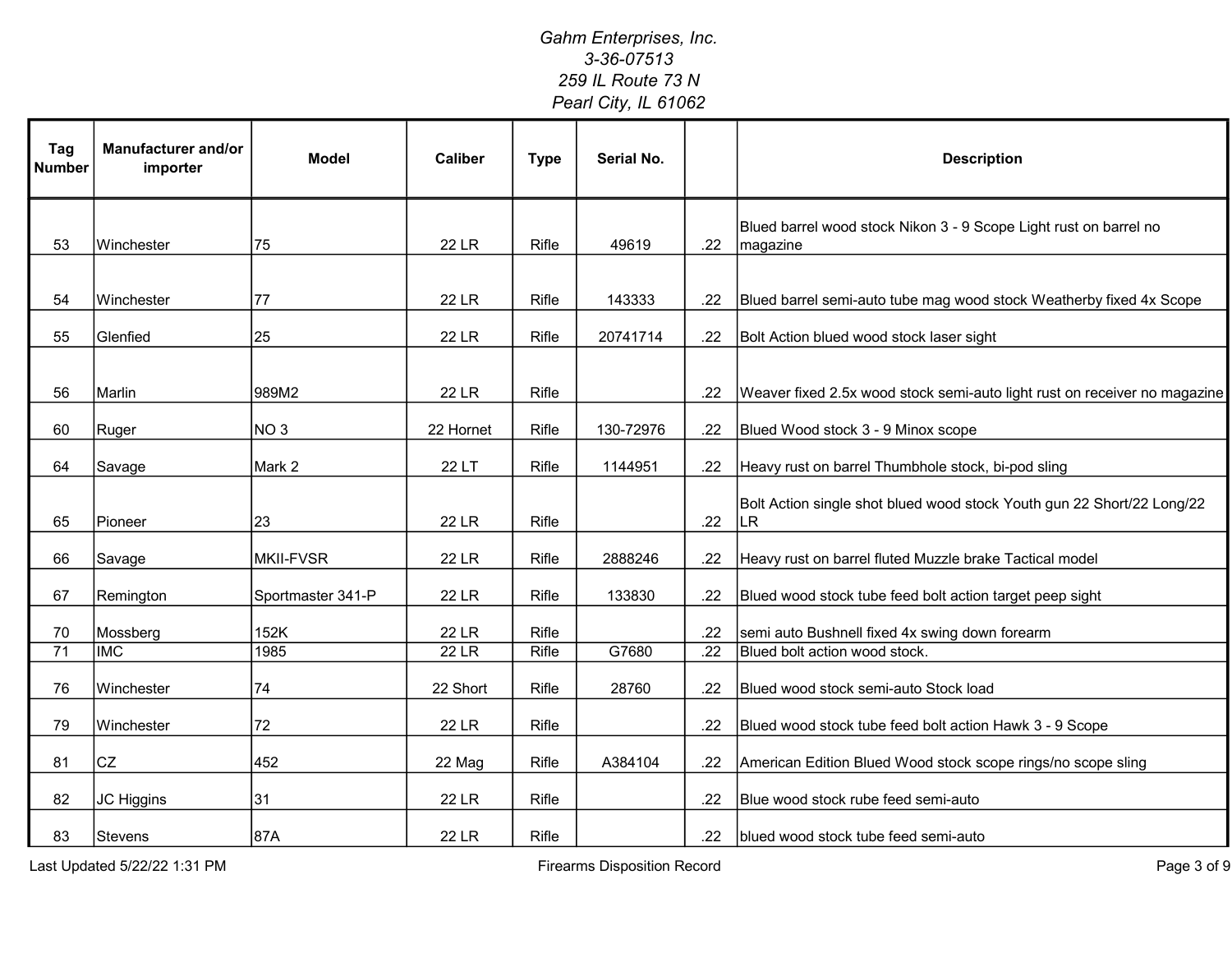| Tag<br><b>Number</b> | Manufacturer and/or<br>importer | <b>Model</b>    | <b>Caliber</b> | <b>Type</b> | Serial No.   |             | <b>Description</b>                                                                                    |
|----------------------|---------------------------------|-----------------|----------------|-------------|--------------|-------------|-------------------------------------------------------------------------------------------------------|
| 84                   | Savage/Anschutz                 | 141M            | 22 Win Mag     | Rifle       | 611952       | .22         | Blued wood stock. Bolt Action Simmons 4 - 12 Scope                                                    |
| 86                   | Zastava                         | CZ99            | 22 Win Mag     | Rifle       | 22MCZ-000397 | .22         | Blued matte wood stock                                                                                |
| 88                   | Winchester                      | 43              | 22 Hornet      | Rifle       | 35385A       | .22         | Manlicker stock. Tasco 2-7 scope walnut stock blued barrel                                            |
| 90                   | Erma                            | EM1-22          | <b>22 LR</b>   | Rifle       | 35815        | .22         | M1 Carbine copy, wood stock, blued military style sling. Slight rust                                  |
| 100                  | Wards/Western Field             | 40              | <b>22 LR</b>   | Rifle       |              | .22         | Bolt Action, tube magazine, peep sights. Blued barrel, wood stock, good<br>condition                  |
| 101                  | CZ                              | 452-2E          | <b>22 LR</b>   | Rifle       | 730296       | .22         | Bolt Action, Blued, wood stock                                                                        |
| 104                  | <b>IMCZ</b>                     | 1985            | <b>22 LR</b>   | Rifle       | G7680        | .22         | Blued, wood stock, bolt action, magazine                                                              |
| 124                  | <b>CZ</b>                       | 541-T           | <b>22 LR</b>   | Rifle       | A1112843     | .22         | Laminated wood thumbhole stock, blued bull barrel, vortex crossfire 2 4-12,<br>sling                  |
| 42                   | Winchester                      | 1885            | 22-250         | Rifle       | 00410MV85F   | .22250 case | Blued wood stock single shot High Wall Neopta 3.5 - 10 scope aluminum                                 |
| 63                   | CZ                              | 527 Classic     | .223           | Rifle       | 79300        | .223        | Bolt Action Blued wood stock Leupold 3 - 9                                                            |
| 80                   | <b>CZ</b>                       | 527             | .223           | Rifle       | C095654      | .223        | Blued barrel Grey Thumbhole laminated stock Zeiss 4.5 - 14 Stainless color<br>Varmint edition         |
| 95                   | Bushmaster                      | <b>XM15-E2S</b> | .223           | Rifle       | L540725      | .223        | Custom - White Oak match barrel and forearm, Burris Verocity 4-20 10Rnd<br>metal mag, trigger upgrade |
| 106                  | Ruger                           | #3              | .223           | Rifle       | 132-24539    | .223        | Single shot, falling block action, Blued barrel, wood stock, Tasco 3-9                                |
| 48                   | Remington                       | 788             | 243            | Rifle       | B6133223     |             | .243   Blued barrel hard case sling plastic stock tasco 3 - 9 scope                                   |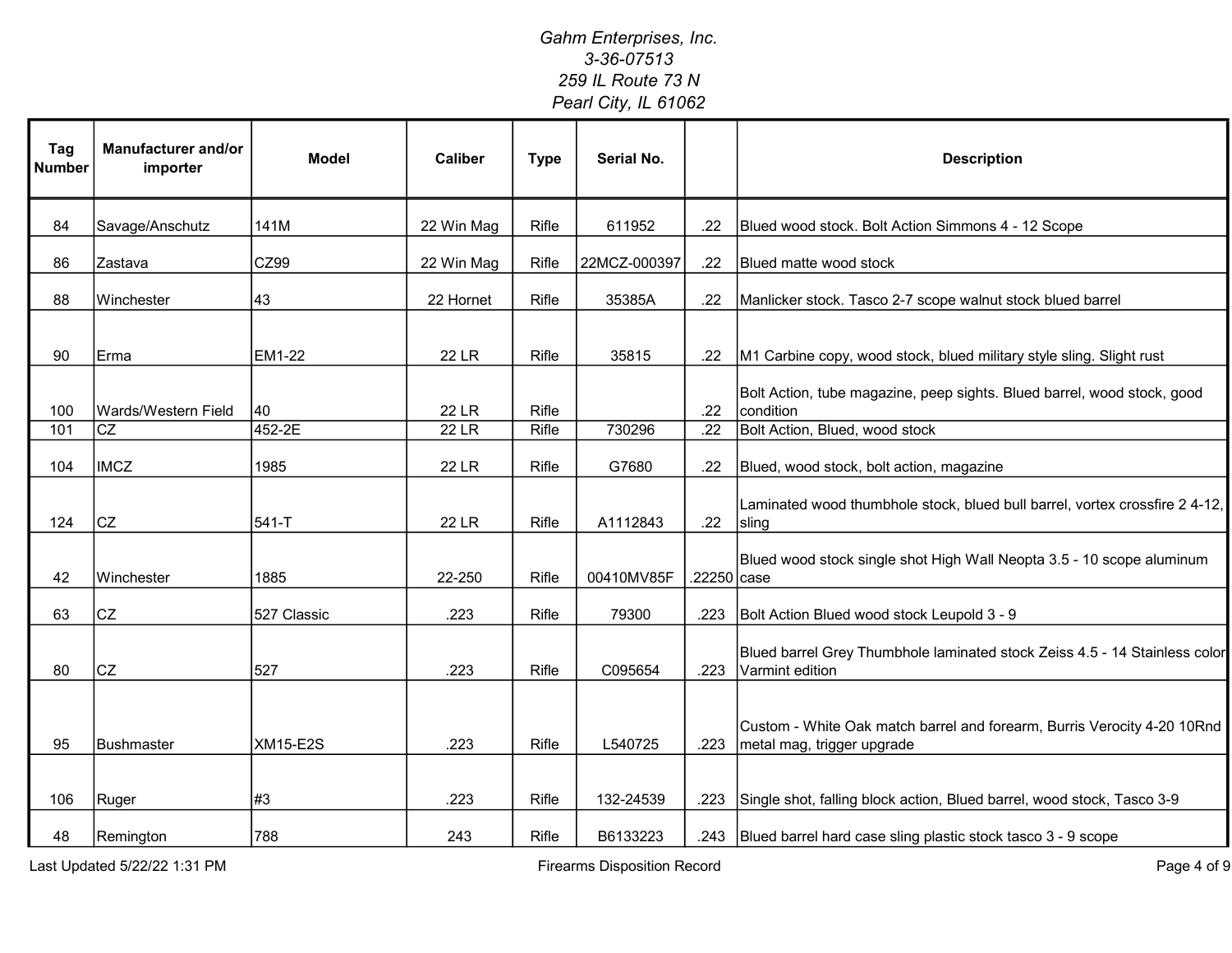| Tag<br><b>Number</b> | Manufacturer and/or<br>importer | <b>Model</b>         | <b>Caliber</b> | <b>Type</b> | Serial No. |       | <b>Description</b>                                                                                   |
|----------------------|---------------------------------|----------------------|----------------|-------------|------------|-------|------------------------------------------------------------------------------------------------------|
| 97                   | Ruger                           | American             | .270           | Rifle       | 690-81868  | .270  | Green Syn stock, Simmons 4-12 blued barrel                                                           |
| 109                  | Remington                       | 700                  | 270 Win        | Rifle       | E6226038   | .270  | Blued barrel, blk syn stockTasco 4-12, No sights, light rust                                         |
| 49                   | National Postal Meter           | M1 Carbine           | 30 Carbine     | Rifle       | 1964817    | .30   | Wood stock Importer stamp sling oiler                                                                |
| 102                  | Winchester                      | 55                   | 30WCF          | Rifle       | 1070231    | .30   | Take-down, blued, wood stock, w/case                                                                 |
| 34                   | Remington                       | Wood master 742      | 30-06          | Rifle       | 2988       | .3006 | Blued wood stock aftermarket sights and scope mount                                                  |
| 85                   | Smith & Wesson                  | Model A              | 30-06          | Rifle       | 329417     |       | .3006 Blued Gloss wood stock Redfield 3-9 Scpope                                                     |
| 89                   | Howa                            | 1500                 | 30-06          | Rifle       | B027823    |       | .3006 Syn Stock, blued, Tasco fixed 4x scope, stock little rough and very light rust                 |
| 117                  | Smith Corona                    | US1903A3             | 30-06          | Rifle       | 4717797    | .3006 |                                                                                                      |
| 126                  | <b>CZ</b>                       | 55 Premium           | 30-06          | Rifle       | G0385      |       | .3006 Blued barrel, walnut stock, sling, scope rings, w/case                                         |
| 108                  | Winchester                      | 94                   | 30-30          | Rifle       | 2787671    | .3030 | Lever Action, case hardened frame, scroll work on receiver, blued barrel,<br>wood stock              |
| 120                  | Winchester                      | 94AE                 | 30-30          | Rifle       | 6262337    |       | .3030 Lever Action, blued, wood stock, sadle ring, carbine length                                    |
| 59                   | <b>Century Arms</b>             | <b>CETME Sporter</b> | 308            | Rifle       | C56906     | .308  | <b>Black Rifle</b>                                                                                   |
| 87                   | Smith & Wesson                  | <b>MP10</b>          | .308           | Rifle       | KN33759    | .308  | Sling, Nikon 2.5-7 BDC                                                                               |
| 112                  | <b>FN</b>                       | Patrol               | .308 WIN       | Rifle       | FN14948    | .308  | Blued barrel,, blk syn stock, bi-pod, muzzle break, Burris Signature select<br>3-10 scope with cover |
| 130                  | Springfield                     | M <sub>1</sub> A     | 308            | Rifle       | 219710     | .308  | Stainless match barrel, leather sling, w/case                                                        |
| 6                    | Ruger                           | <b>Black hawk</b>    | 357 Mag        | Revolver    | 100334     | .357  | 6" Barrell - Blued                                                                                   |
| $\overline{9}$       | Smith & Wesson                  | $28-2$               | 357 Mag        | Revolver    | N236583    | .357  | Highway Patrolman - 5" Blued                                                                         |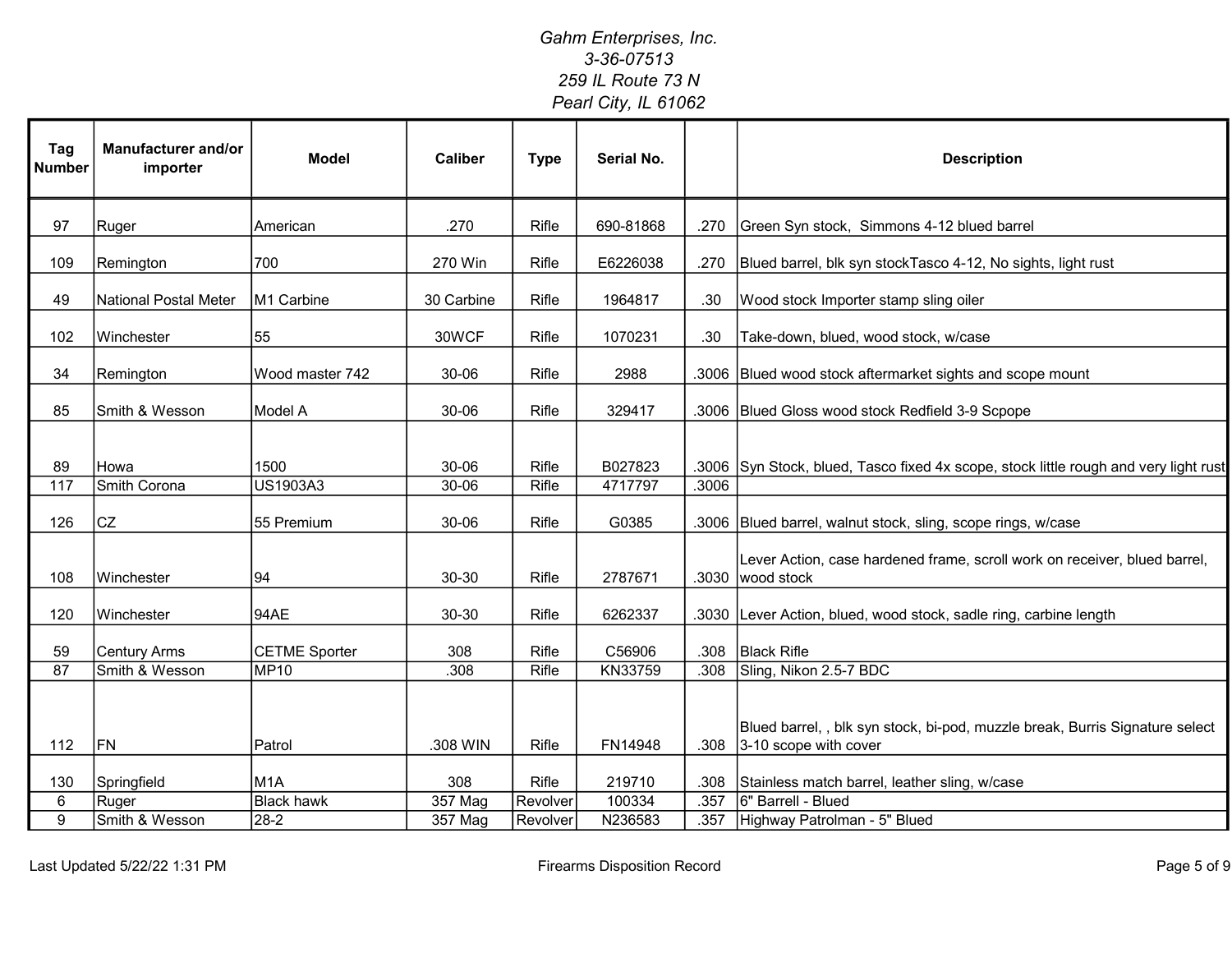| Tag<br><b>Number</b> | Manufacturer and/or<br>importer | <b>Model</b>         | <b>Caliber</b>   | <b>Type</b> | Serial No.   |      | <b>Description</b>                                                                     |
|----------------------|---------------------------------|----------------------|------------------|-------------|--------------|------|----------------------------------------------------------------------------------------|
|                      |                                 |                      | 9mm C/380        |             |              |      |                                                                                        |
| $\overline{7}$       | Astra                           | Constible            | Acp              | Pistol      | 1191230      | .380 | No Magazine                                                                            |
| 10                   | Astra                           | Constible II         | 380 Acp          | Pistol      | M9843        | .380 | 2 Magazines                                                                            |
| 16                   | Interarms                       | <b>HSC</b>           | 9mm C/380<br>Acp | Pistol      | 01-25592     | .380 | <b>Blued Original box w/sleeve</b>                                                     |
| 41                   | Marlin                          | 1894                 | 44 Mag           | Rifle       | 70350041     | .44  | Blued wood stock 1870-1970 Marlin Centennial Carbine                                   |
| 3                    | Colt                            | 1911                 | 45 Acp           | Pistol      | 20729G70     | .45  | Mark 4 Series 70 Chrome Plated Pearl Gips                                              |
| $\overline{15}$      | Taurus                          | PT745 Pro            | 45 Acp           | Pistol      | NDT06499     | .45  | Blued                                                                                  |
| 26                   | Colt                            | 1991 A1              | 45 Acp           | Pistol      | 2786509      | .45  | Series 80 parkerized w/slight rust Missing recoil spring & bushing and slide<br>stop   |
| 72                   | US-Springfield                  | 1878                 | $.45 - 70$       | Rifle       | 18666        |      | .4570 Trap door blued wood stock barrel worn off stock cut down Altered                |
|                      | <b>Thompson Center</b>          |                      | 50               |             |              | .50  | <b>Black Powder</b>                                                                    |
| 135                  | Noveske                         | N4                   | 5.56             | Rifle       | N19537       | .556 | Timney Trigger, Vortex Crosfire 4-12, FDE finish, sling, pop-up sights                 |
| 128                  | <b>Rock River Arms</b>          | LAR <sub>15</sub>    | 5.56             | Rifle       | KT1184145    | .556 | Stainless match barrel, bi-pod, sling, IJK Optics 4-9x, soft side camo tacticl<br>case |
| 134                  | Aero Precision                  | X15                  | 5.56             | Receiver    | X315521      | .556 | Complete lower with 6-pos stock                                                        |
| 50                   | Moschetto                       | 1891 calvery Carbine | 6.5mm            | Rifle       | <b>SM680</b> | .65  | Bolt Action military carbine bayonet light rust no magazine                            |
| 122                  | Ruger                           | Precision            | 6.5 Creedmoor    | Rifle       | 1800-09700   | .65  | Bi-pod, Nikon 4-16                                                                     |
| 94                   | FN                              | Mauser               | 7MM              | Rifle       | 996          |      | .700   Wood stock. Split on top, Cleaning rod, leather sling, light barrel rust        |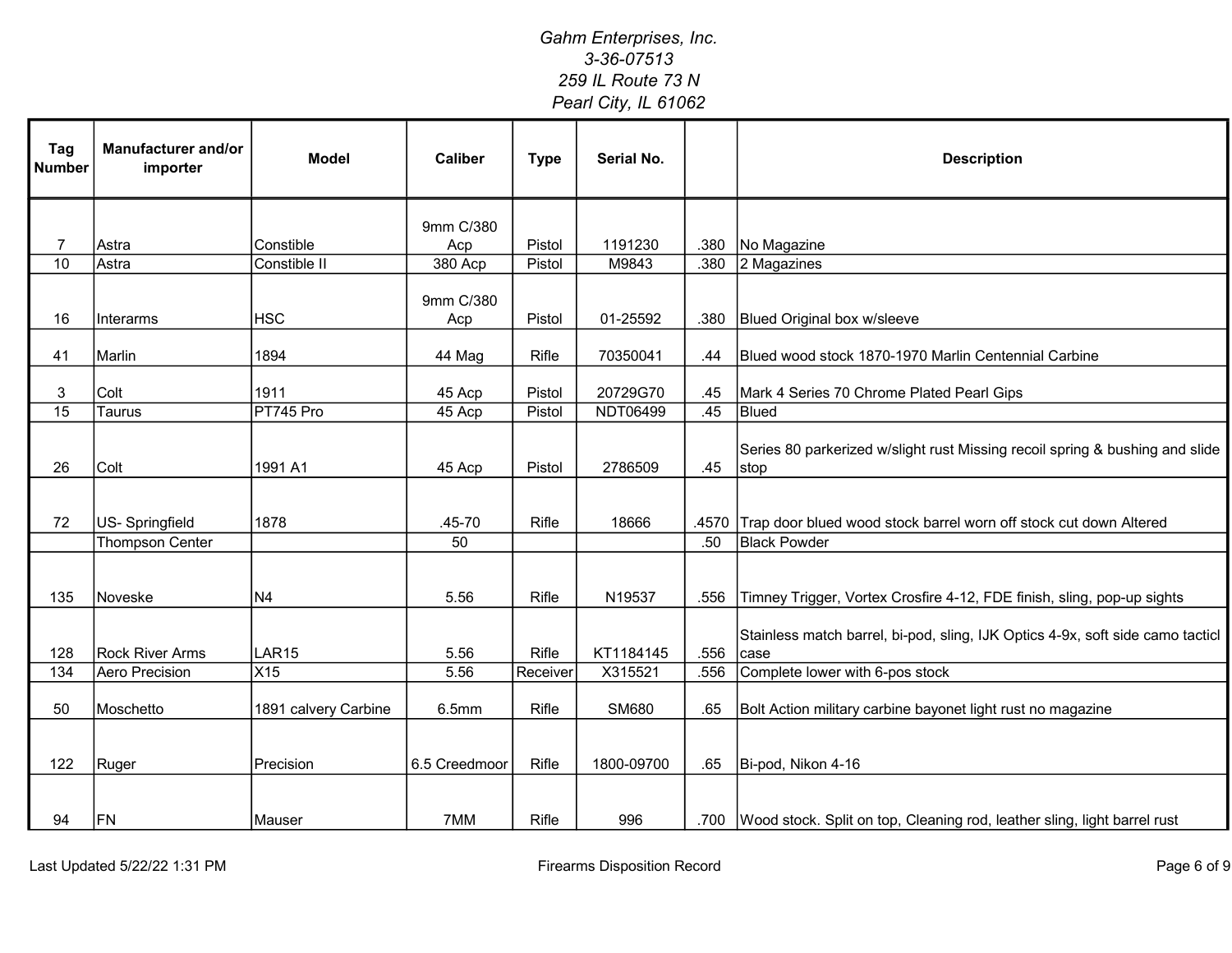| Tag<br><b>Number</b> | Manufacturer and/or<br>importer | <b>Model</b>       | <b>Caliber</b>      | <b>Type</b>       | Serial No.       |        | <b>Description</b>                                                                          |
|----------------------|---------------------------------|--------------------|---------------------|-------------------|------------------|--------|---------------------------------------------------------------------------------------------|
|                      |                                 |                    |                     |                   |                  |        |                                                                                             |
| 96                   | Mauser                          | K98                | 7 <sub>mm</sub>     | Rifle             | 274448           | .700   | Sporterized mauser style rifle, Sightron scope 3-9, barrel 3 steps, light rust              |
| 99                   |                                 |                    | 7 <sub>mm</sub>     | Rifle             | OT-14129         | .700   | Mauser style, Blued, wood stock, Very High side scope mount, SPI Fixed<br>$6x$ scope        |
| 118                  |                                 | M48                | 7mm                 | Rifle             | A25801           | .700   | Blued, wood stock, leather sling                                                            |
| 20<br>46             | Russian<br>Norinco              | 1895<br><b>SKS</b> | 7.62x38R<br>7.62x39 | Revolver<br>Rifle | 15487<br>2308582 |        | .76238 Blued Double Action w/Holster<br>.76239 Light rust 30Rnd Mag bayonet                 |
| 57                   | <b>Riley Defense</b>            | RAK47              | $7.62 \times 39$    | Rifle             | B26402           | .76239 |                                                                                             |
|                      |                                 |                    |                     |                   |                  |        |                                                                                             |
| 62                   | <b>CN Romam</b>                 | GPWASR10           | 7.62 x 39           | Rifle             | IL-4735-78       |        | .76239 Blued wood stock sling side scope mount                                              |
| 68                   | Chinese                         | <b>SKS</b>         | $7.62 \times 39$    | Rifle             | 10-1829511C      |        | .76239 Bayonet cosmolene                                                                    |
| 91                   | Romarm/CUGIR                    | WASR-10            | 7.62x39             | Rifle             | A1-7286-13       |        | FDE Magpul furniture, MOE forearm side fold stock, side scope mount<br>.76239 UTG 3-9 power |
| 113                  | Romarm/CUGIR                    | GPWASR10           | 7.62x39             | Rifle             | 1982S-A03778     |        | .76239 Blued barrel, wood stock, military sling, no magazine                                |
| 115                  | Norinco                         | <b>SKS</b>         | 7.62x39             | Rifle             | 21705            |        | .76239 Blued, blk syn stock 2-30Rnd mags, missing bayonet                                   |
| 121                  | Saiga                           | 1065380            | 7.62x39             | Rifle             | 1065380          |        | .76239 Blued, black syn stock, side scope mount, 1-4 scope w.cover                          |
| 127                  | <b>Century Arms</b>             | <b>AKMS</b>        | 7.62x39             | Rifle             | KMS02834         |        | .76239 AK, Under fold stock, military style case                                            |
| 131                  | Romarm/CUGIR                    | WASR-10            | 7.62x39             | Rifle             | 1-46736-03       |        | .76239 Wood stock, sling, side scope mount CTN Scope, w/case                                |
| 77                   | Mosin                           | 91/38              | 7.62x54R            | Rifle             | 9130242064       |        | .76254 Very good condition                                                                  |
| 78                   | Russian                         | 1944               | 7.62x54R            | Rifle             | 0H2281           |        | .76254 Blued wood stock side fold bayonet                                                   |
| 93                   | Mossin Nagant                   | 1932               | 7.62x54R            | Rifle             | 91156            |        | .76254 Light barrel rust. VG Surplus grade, matching numbers                                |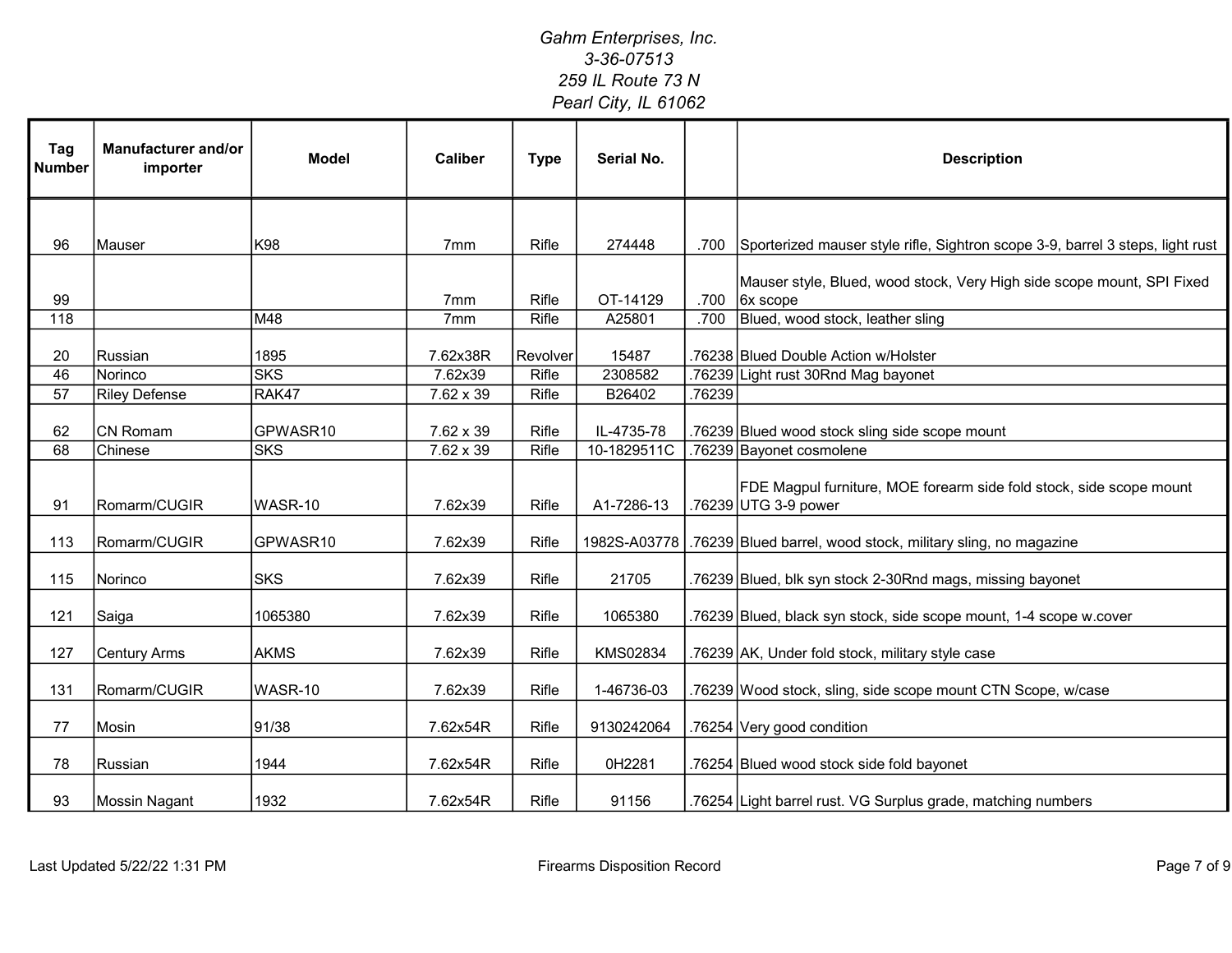| Tag<br><b>Number</b> | Manufacturer and/or<br>importer | <b>Model</b>     | <b>Caliber</b>  | <b>Type</b>  | Serial No.       |        | <b>Description</b>                                                                                                |
|----------------------|---------------------------------|------------------|-----------------|--------------|------------------|--------|-------------------------------------------------------------------------------------------------------------------|
|                      |                                 |                  |                 |              |                  |        | Sniper rifle, blued, wood stock, side scope mount, Good condition. Russian                                        |
| 107                  | Romarm/CUGIR                    | PSL-54           | 7.62x54R        | Rifle        | C6016-75         |        | .76254 CTN scope                                                                                                  |
| 116                  | <b>Mosin Nagant</b>             | 1925E            | 7.62x54R        | Rifle        | 97602            | .76254 |                                                                                                                   |
| 132                  | Arisaka                         | $\overline{99}$  | 7.7mm           | <b>Rifle</b> | $\overline{212}$ | .770   | hard case, bayonet, japanese                                                                                      |
|                      |                                 |                  |                 |              |                  |        |                                                                                                                   |
| 125                  | Hakim                           |                  | 7.9mm           | Rifle        | 32789            | .790   | Egyptian mfg, semi-auto. VG condition                                                                             |
| 69                   | Ugo                             | M48              | 8mm             | <b>Rifle</b> | K80817           | .800   | Russian                                                                                                           |
| 73                   | Carl Gustafs Stads              | 1916             | 8mm             | Rifle        | 87845            | .800   | blued wood stock. Mauser type Replacement stock                                                                   |
| 74                   | Fabrique Nationale              |                  | 8 <sub>mm</sub> | Rifle        | 9760             | .800   | <b>Blued wood stock Bolt Action</b>                                                                               |
|                      |                                 |                  |                 |              |                  |        |                                                                                                                   |
| 110                  | Ljungmann                       | AG42B            | 8mm             | Rifle        | 21684B           | .800   | Dust cover/charging handle, semi-auto                                                                             |
|                      |                                 |                  |                 |              |                  |        |                                                                                                                   |
| 119                  | Mauser                          | K98              | 8mm             | Rifle        | 2380             | .800   | Sporterized, blued barrel, wood stock, leather sling                                                              |
| 129                  | $\overline{FN}$                 | 49               | 8mm             | Rifle        | 27064            | .800   | Blued, wood stock, sling                                                                                          |
| $\overline{22}$      | Norinco                         | $\overline{213}$ | 9 <sub>mm</sub> | Pistol       | 710869           | .9     | Blued w/Holser & extra mag                                                                                        |
| 32                   | Mossberg                        | 500              | 12 Ga           | Shotgun      | H983494          | 12     | Pump Action w/catinlever scope base rifled barrel pistol gip custom camo<br>paint Simmons 1.5 x 5 scope and sling |
|                      |                                 |                  |                 |              |                  |        |                                                                                                                   |
| 92                   | Remington                       | 11-48            | 12 Ga           | Shotgun      | 504596           | 12     | Semi-auto ported 20", Refinished receiver                                                                         |
| $\overline{98}$      | J. Stevens                      | 325              | 12GA            | Shotgun      |                  | 12     | double barrel SxS, rust                                                                                           |
| 103                  | Mossberg                        | 590              | 12 Ga           | <b>PGF</b>   | V0897246         | 12     | Shockwave, FDE verkote finish, black grip and forearm                                                             |
| 105                  | Remington                       | $11 - 87$        | <b>12 GA</b>    | Shotgun      | A169348M         | 12     | 3" Express magnum, Sling, Ported extended choke tube, fiber sights, rattle<br>can camo                            |
| 114                  | Browning/Belgium                | 75G              | 12 Ga           | Shotgun      | 52091            | 12     | Semi-auto, Saddle scope mount, 2.75" BSA red dot sight, blued barrel,<br>gloss wood stock                         |
| 61                   | Winchester                      | 1200             | 20 Ga           | Shotgun      | 278361           | 20     | Blued wood stock sling 22"                                                                                        |